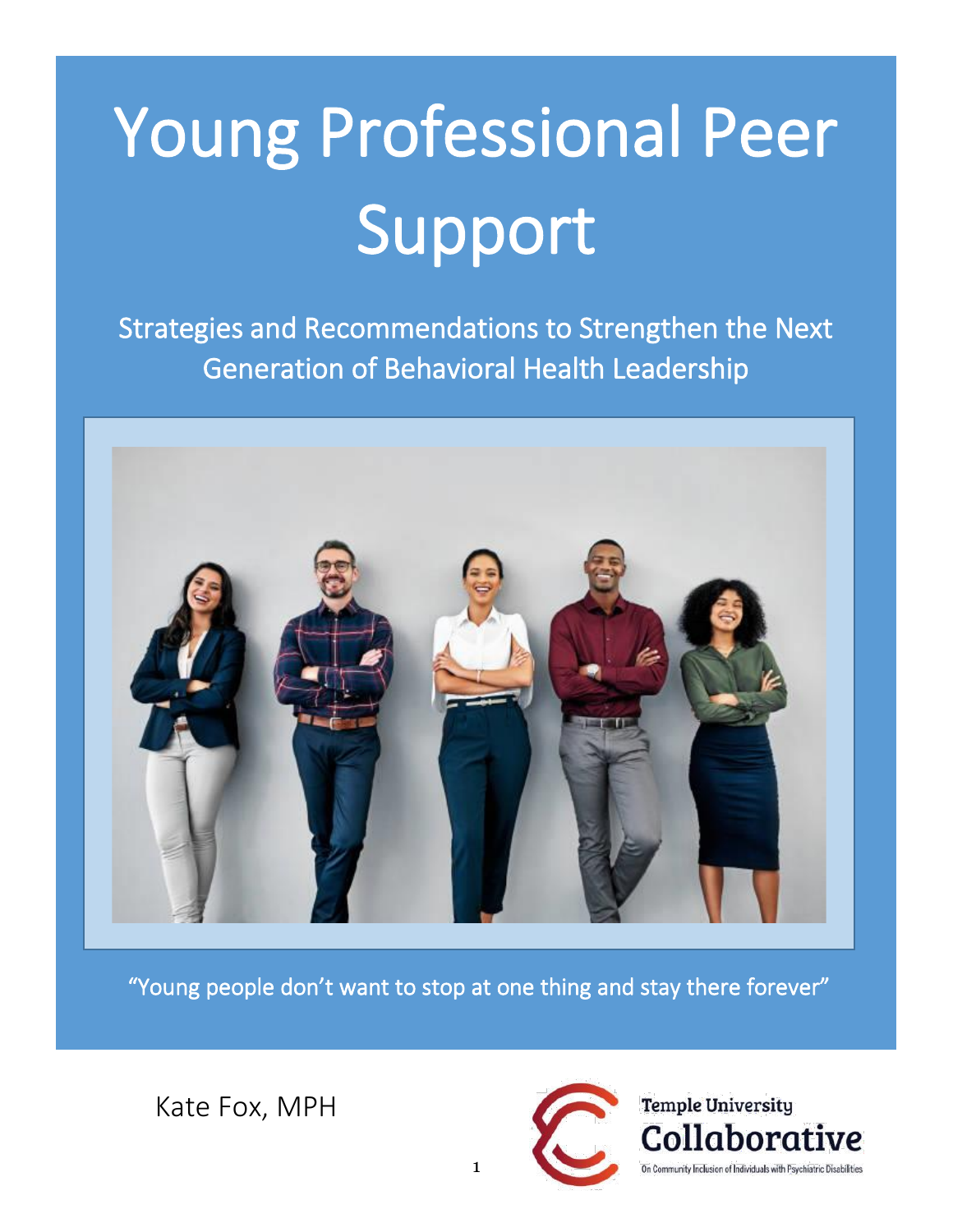## **Table of Contents**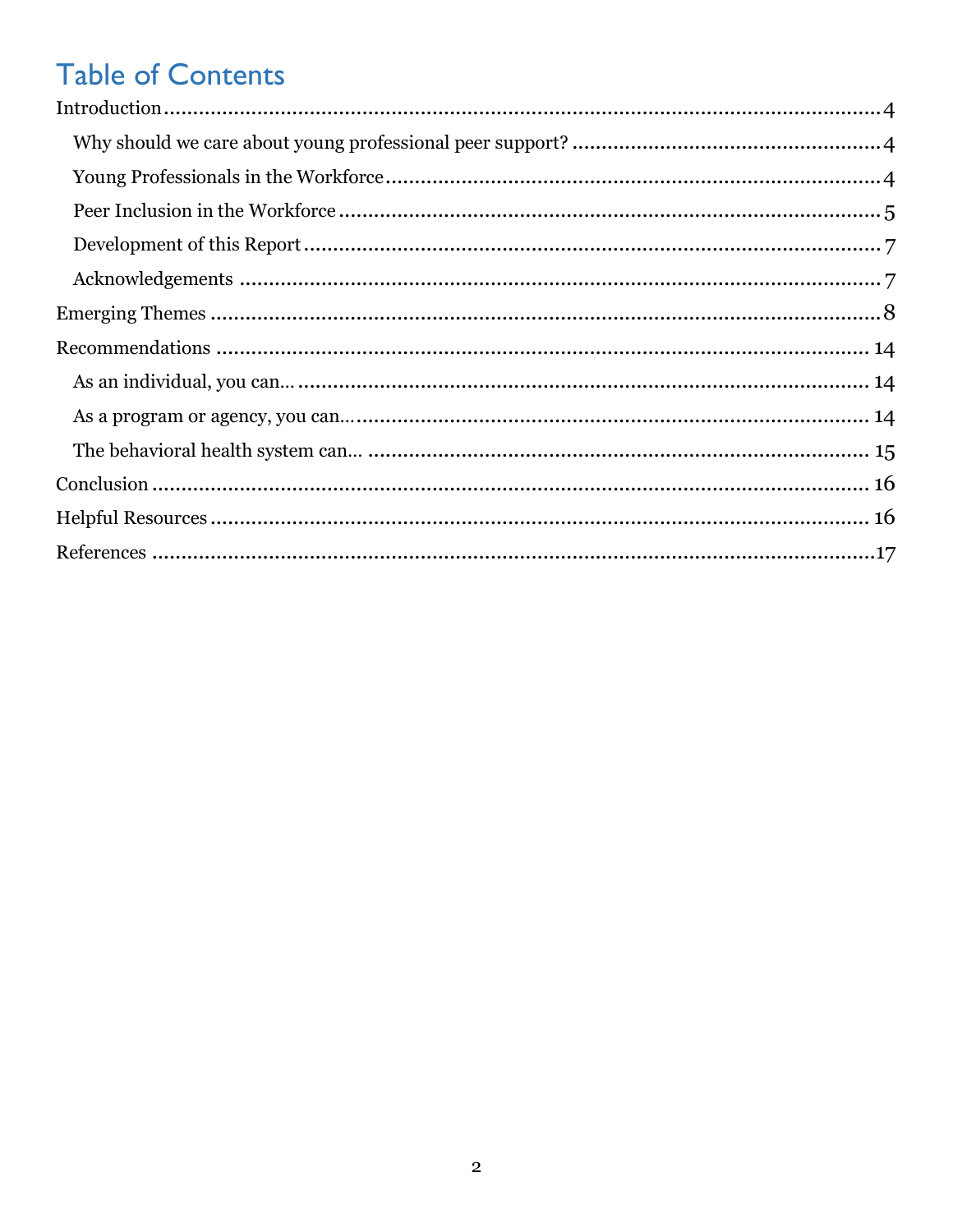

# **Temple University** Collaborative

On Community Inclusion of Individuals with Psychiatric Disabilities

## [www.tucollaborative.org](http://www.tucollaborative.org/)

This document was developed by Kate Fox, MPH, for the Temple University Collaborative on Community Inclusion of Individuals with Psychiatric Disabilities, which is supported by a grant from the National Institute on Disability, Independent Living, and Rehabilitation Research (NIDILRR grant number 90RT5021). NIDILRR is a Center within the Administration for Community Living (ACL), Department of Health and Human Services (HHS). The contents of this document do not necessarily represent the policy of NIDILRR and you should not assume endorsement by the Federal Government.

**Suggested Citation:** Fox, K. (2021). Young Professional Peer Support: Strategies and Recommendations to Strengthen the Next Generation of Behavioral Health Leadership. Temple University Collaborative on Community Inclusion.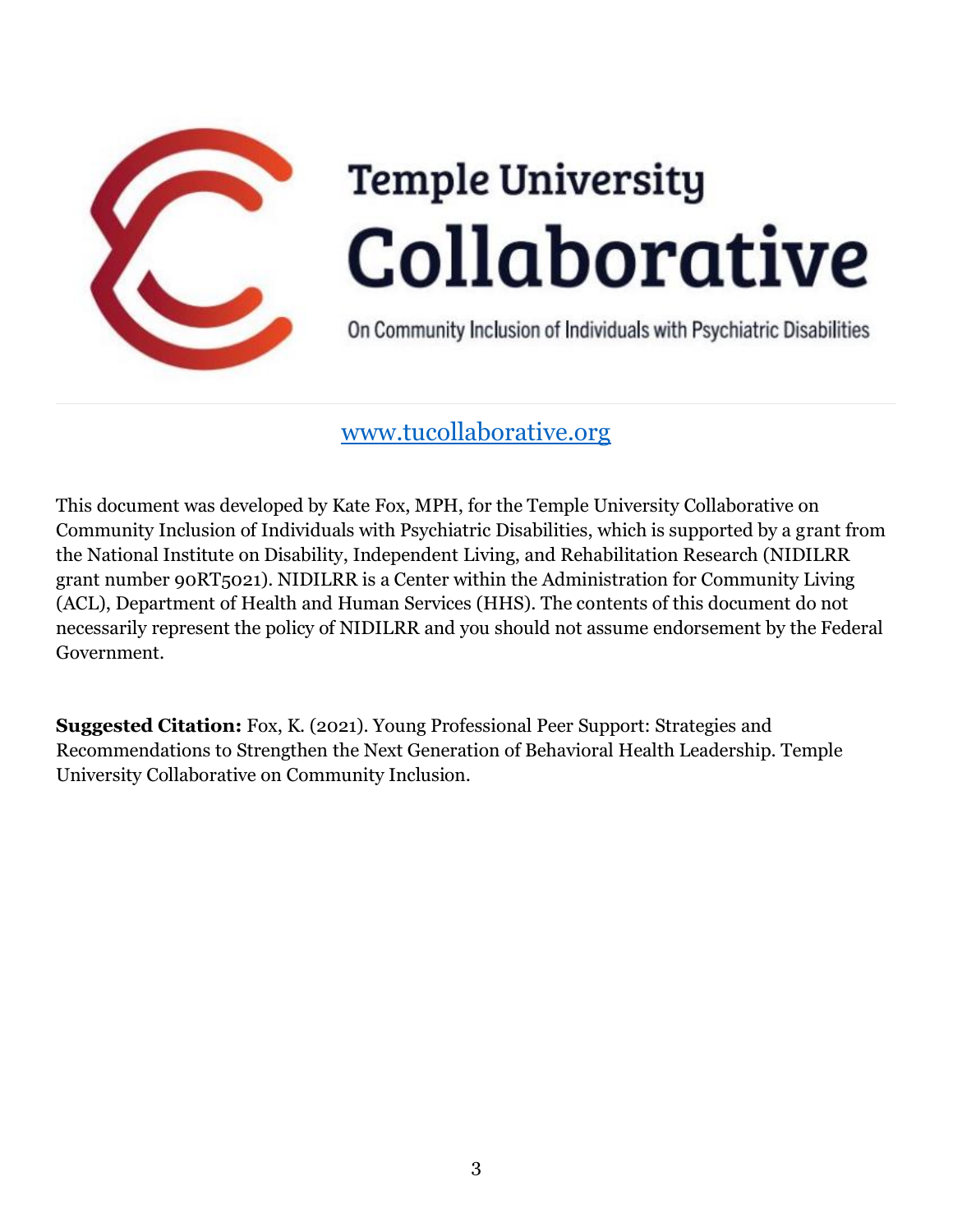## Introduction

This report aims to provide recommendations and strategies to behavioral health organizations, systems, and policymakers, on how to engage the next generation of peer support. These recommendations will:

- 1. Enhance behavioral health organizations' ability to support young adult peer specialists in the workforce (e.g. provide effective services and supports; increase peer satisfaction; enhance long-term career success);
- 2. Enhance young adult peer specialists' ability to contribute meaningfully to the behavioral health system of which they are a part;
- 3. Advance the transformational goal of having peer specialists meaningfully influence the behavioral health system at multiple levels (e.g. program, organizational, system, policy and planning).

## Why should we care about young professional peer support?

Diversity, equity, and inclusion (DEI) efforts across the county have been renewed in the last year. According to a report from the career website Glassdoor, postings for job titles such as "chief diversity officer," or "diversity and inclusion program manager" fell nearly 60% between March and early June 2020 as a direct result of the COVID-19 pandemic (Stansell & Zhao, 2020). Job openings overall fell only 28% in the same time frame, suggesting that diversity, equity, and inclusion (DEI) positions were some of the first to be cut from budgets when companies faced economic hardships (Stansell & Zhao, 2020). However, when George Floyd was killed by a Minneapolis police officer in May 2020, workplaces were reinvigorated to address DEI issues within their own institutions. DEI job postings rose 50% in June 2020 according to Glassdoor, the largest percentage increase over a four-week period since January 2016 (Stansell & Zhao, 2020).

Diversity, equity, and inclusion efforts in the workplace are more than just trendy terms. When addressed intentionally, workplace DEI efforts can increase employee retention, job satisfaction, and even improve the performance of the organization 2. And while the definitions of these terms are fluid and all-encompassing in theory, in practice, workforces tend to focus their efforts on racial, ethnic, and gender diversity. But people with diverse mental health experiences, including those with psychiatric diagnoses, recovery experiences, and developmental disabilities, must be considered and included as workplaces advance increase DEI efforts.

People with mental illnesses are disproportionately unemployed or underemployed when compared with the general population 3. While the literature supports the importance of work for people with mental health challenges for its economic, mental health, citizenship, and status benefits, the unemployment rate for people with mental illnesses has remained consistently between 75%-85% in the last three decades 4, <sup>5</sup>. Employment has been shown to support an individual's long-term recovery goals. As many as one in five adults in the United States will experience a mental health condition in any one year. Individuals with mental health challenges must be considered and included as workplaces advance DEI efforts.

## Young Professionals in the Workforce

In 2016, Millennials surpassed both the Baby Boomers and Generation X to become the largest generation in the United States labor force. The Pew Research Center defines the Millennial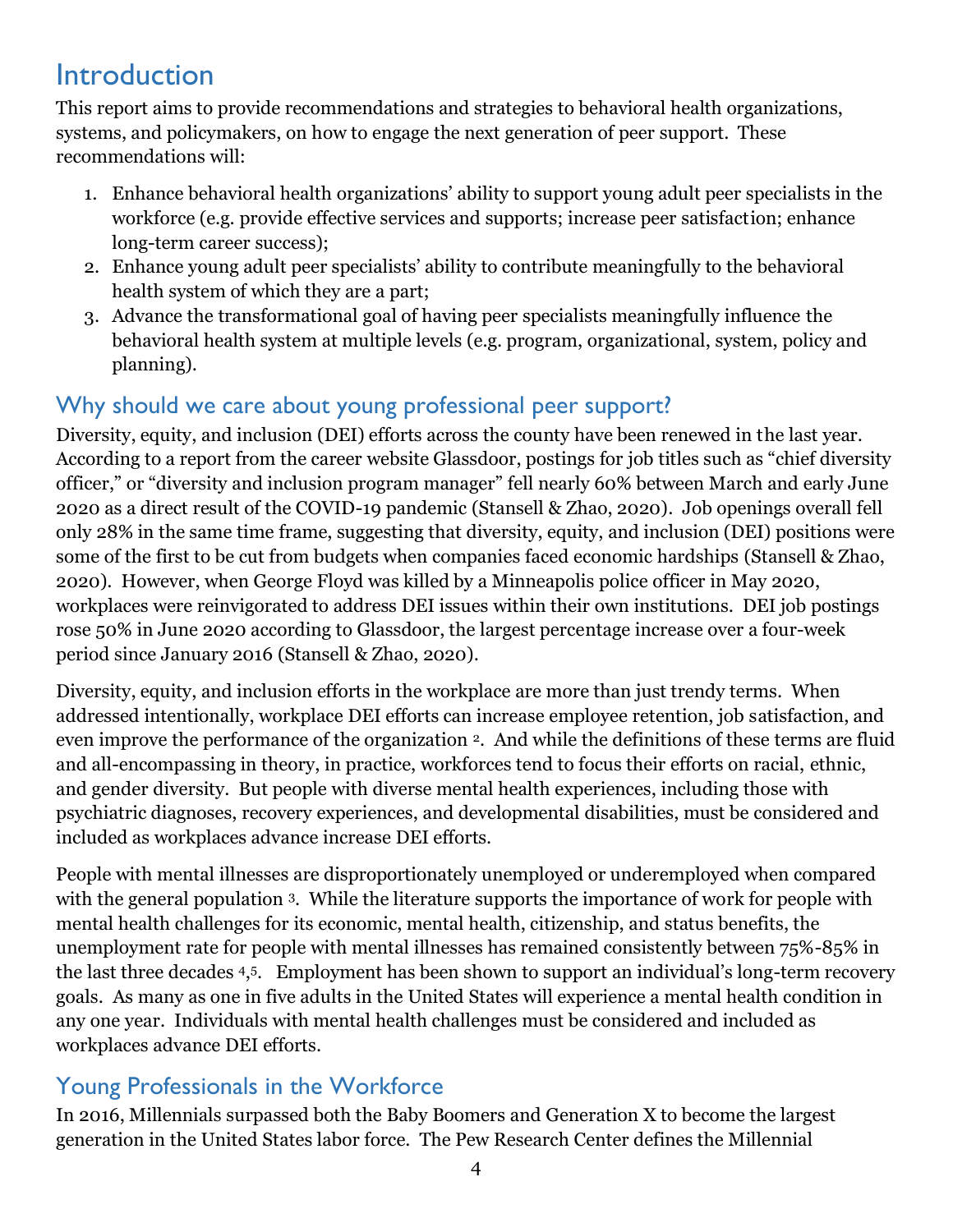generation as those born between 1981 – 1996. Generation Z, following behind Millennials, are those born between 1997 and 2010, meaning the oldest in this generation are currently 23-24 and are just beginning to enter the workforce. The Baby Boomer generation, once the largest generation to ever exist in the US work force, is now at retirement age and rapidly exiting the workforce, creating a palpable void in leadership positions across all industries. Together, both the Millennial and Gen Z generations are poised to develop professionally and ascend into these vacated positions, but employers must be prepared to meet the unique needs and perspectives of these younger generations.



#### Millennials became the largest generation in the labor force in 2016

Source: Pew Research Center analysis of monthly 1994-2017 Current Population Survey (IPUMS).

#### PEW RESEARCH CENTER

Additionally, these generations are changing the way people think about mental health and wellbeing. In a report published November 2019, Blue Cross Blue Shield described millennials' declining mental health as a "health shock," and compared its effects to those that the Vietnam War, recreational drug use, and the AIDS epidemic had on previous generations. Major-depression diagnoses are rising at a faster rate for Millennials and Gen Z than for any other age group. The same report found that Millennials have seen a 47% increase in major depression diagnoses. "Deaths of despair," or deaths related to suicide, drugs, or alcohol, are also claiming the lives of Millennials. Nearly half of Millennials have left a job for reasons related to mental health, indicating a "generational shift in awareness." And while Millennials are more likely to seek out treatment options for their mental health, the cost of health care is a burden plaguing Millennials. One in five Millennials diagnosed with major depression will not seek treatment because it is too costly.

## Peer Inclusion in the Workforce

Mental Health America acknowledges that, "although peer support is a transformative service, peers are often stuck in low wage jobs with limited room for growth" 6. Peer support workers report high levels of job satisfaction but report a lack of recognition or appreciation of the peer support role. One national survey of the peer support workforce found that 88.5% of peers are very satisfied or somewhat satisfied in their role, while 40% reported being "not satisfied" with their compensation and 23% were unsatisfied with the level of recognition in their job 7. The same study also found that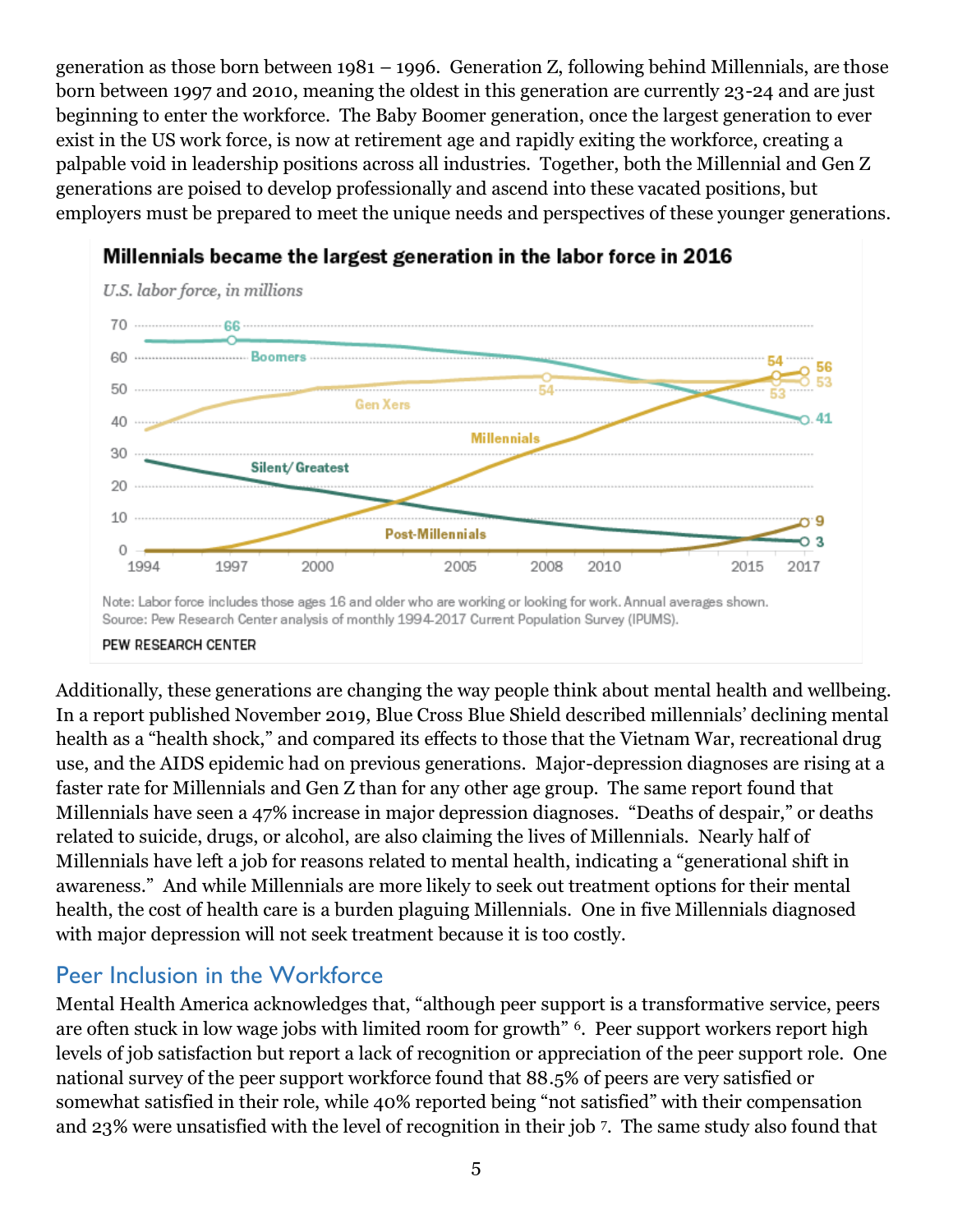the large majority (92.8%) of respondents were working in direct peer support roles, while only 4% of peers were working in research roles or other administrative roles 7. This finding reinforces the challenge that peers are only included in the behavioral health system to a certain degree, and that there is more work to be done to advance peer inclusion.

It is critical to engage the next generation of peer support leadership as Baby Boomers exit the workforce en masse. Millennials and Gen Z peer specialists are passionate, forward-thinkers with unique perspectives on ways that our existing structures and systems can be improved. There has been extensive research on the value of peer support and how to support people with lived experience in the workplace, as well as research on Millennials and Gen Z characteristics and preferences, but nothing that combines the unique needs of both young professionals and the peer support workforce. This report aims to capture the enthusiasm and energy of the next generation of peer support leadership to inform behavioral health agencies and policymakers as we advance the development of the peer support workforce.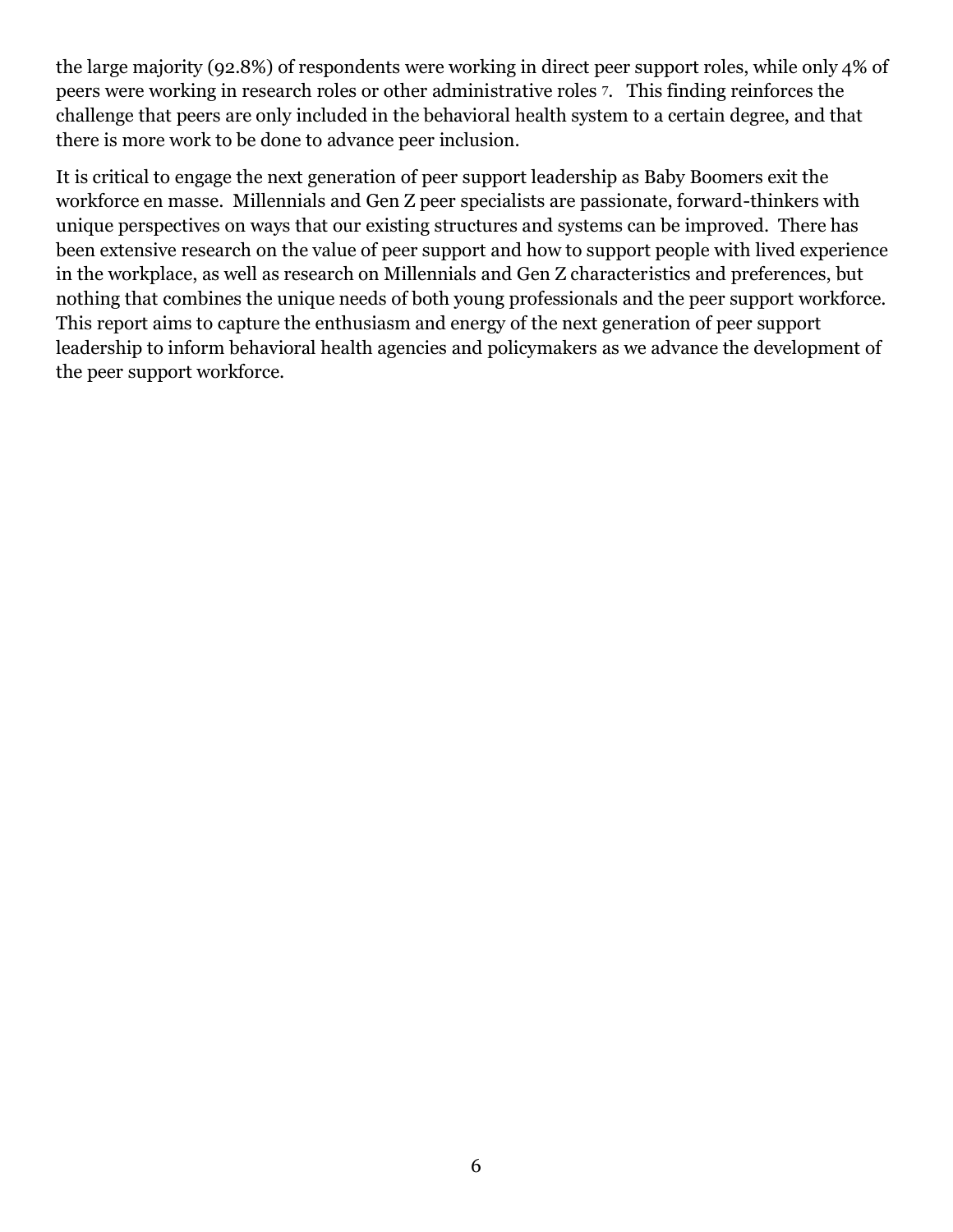## Development of this Report

To inform these recommendations, interviews were conducted with young professional certified peer specialists and certified autism peer specialists. "Young professional" was defined as age 30 and under, and interviewees needed to have employment in the behavioral health system in some capacity to be eligible to participate. The young professionals who participated worked in a variety of settings, including in direct service roles, training roles, research roles, and administrative roles. Interviews were recorded via Zoom with permission. The themes and recommendations discussed in this report are derived from the interviews conducted between February – July 2021.

One important goal of this project was to include participants not only in interviews, but in the creation of the recommendations so that the resulting report was driven by young professional certified peer specialists. After themes and recommendations were drafted, participants were given the opportunity to review the draft and provided feedback and suggestions before final publication.

## Acknowledgements

Thank you to the Youth Peer Support Think Tank, the Temple University Collaborative on Community Inclusion of Individuals with Psychiatric Disabilities, and the Philadelphia Department of Behavioral Health and Intellectual disAbility Services Peer Culture Transformation Advisory Board for assisting in recruitment strategies and communications.

This report would not be possible without the insights and experiences of the young professionals included in its development. The following young professionals dedicated their time in the interview process, as well as reviewed the draft report, provided feedback and suggestions, and overall, critically informed the development of this report.

**Ahmad Harrington, CPS Reggie Howard, CPS, CHW Luke Tomczuk, CAPS Lennette Holder, CPS Aliki Koumenis, CPS, CAPS**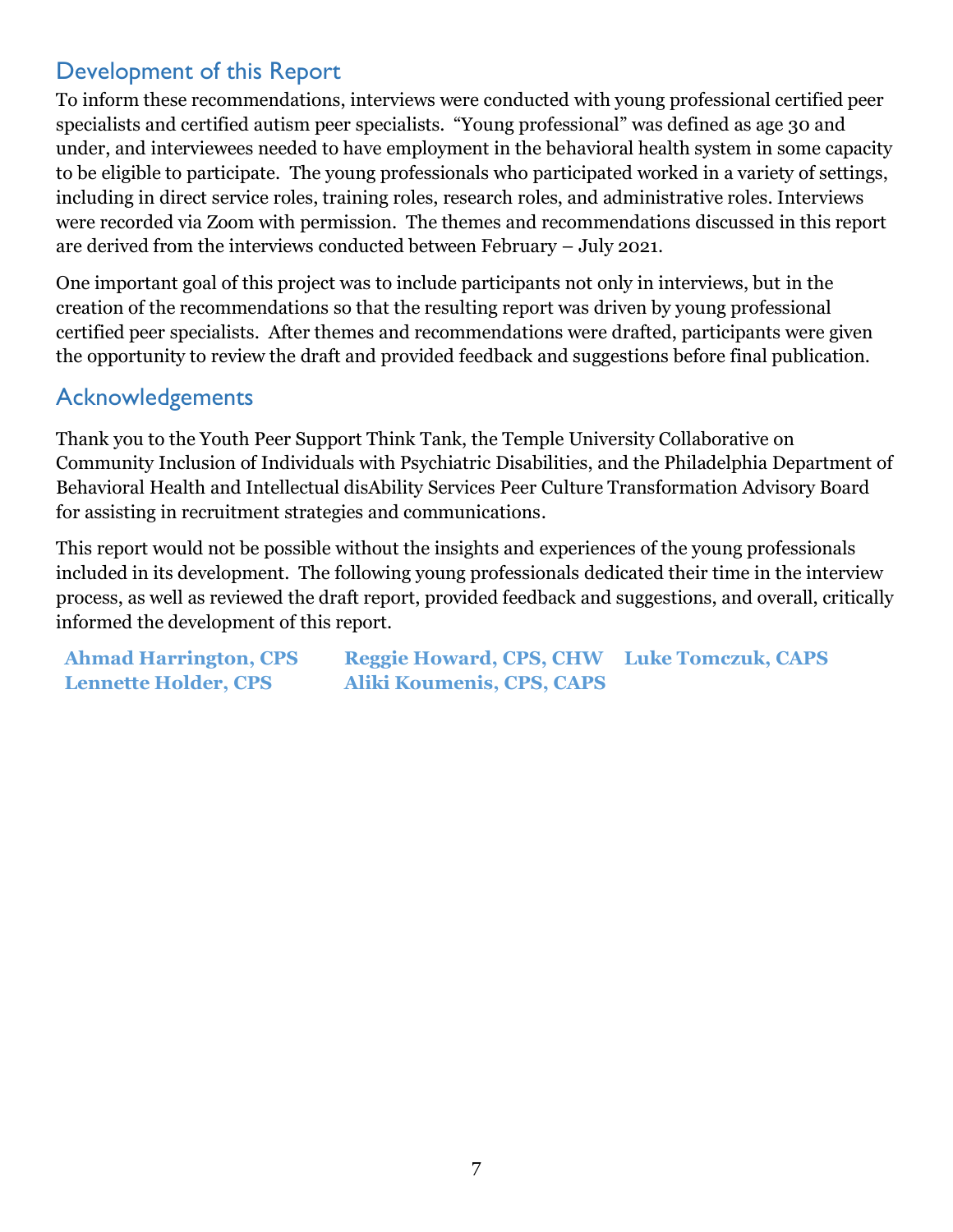## Emerging Themes

Young professional Certified Peer Specialists wholeheartedly believe in the difference that inclusion can make to the behavioral health workforce, and to the behavioral health system at large.

The peer inclusion movement is alive and well in the younger generations. Some have been influenced by the power of peer support services in their own experiences with behavioral health treatment. Millennials and Gen Z are not disillusioned or cynical about the tenets of peer support and are bought in to the benefit that their experience can offer the behavioral health system. It is crucial that organizations and the system at large value young professional certified peer specialists and encourage the passion that drive their career decisions.

- "You have to put a real value on lived experience, like, it's as simple as that. Once you put a value on, like, you live in this community, you speak the culture, you've been through what this person has been through, like, that's what's invaluable, because everyone doesn't have that. Once that qualifies just as much as, like, you have this diploma, you worked in this field, once that meets that, then I think that we'll have more people."
- "They associate age with power and they associate wealth with power…but that's not who we do this for, we do this for everybody…so our solutions should include everybody."

 $66$ **[including peer specialists] opens people's minds to better understanding people who are different than them.**

• "I want to make a change in this field…I don't just want to leave."

There are young professionals with lived experience who are not certified peer specialists, and young professional CPS have ideas about ways to attract young people to the field.

Many of the young professional certified peer specialists mentioned that there is no limit to the number of their colleagues with lived experience. However, there seems to be a missing link between young adults with lived experience and the path to becoming a certified peer specialist. This could be resolved with more exposure to peer support in behavioral health treatment; many people with lived experience won't know that peer support is a viable career path without experiencing the power of peer support in their own recovery journey. Another barrier to certification could be the younger generations' resistance to "the system." Perhaps some young adults do not feel the need to codify their lived experience or that their lived experience does not fit neatly into the requirements of the certification process.

- "I always equate it to athletes…I think the best player in the world is not on any sports team. They're in some community somewhere, there's raw talent, but because they can't fit within the mold of these systems, they're not allowed to utilize their skillsets that they have…I believe that a lot of people are certified peer specialists just because of who they are and the work they want to do, but because there's so much lines and barriers or loopholes that they have to jump through, I think that's what deters them from getting the certification."
- "I think [the training] is expensive. I didn't have to pay for it, but I think it's expensive and then it's only offered at certain times."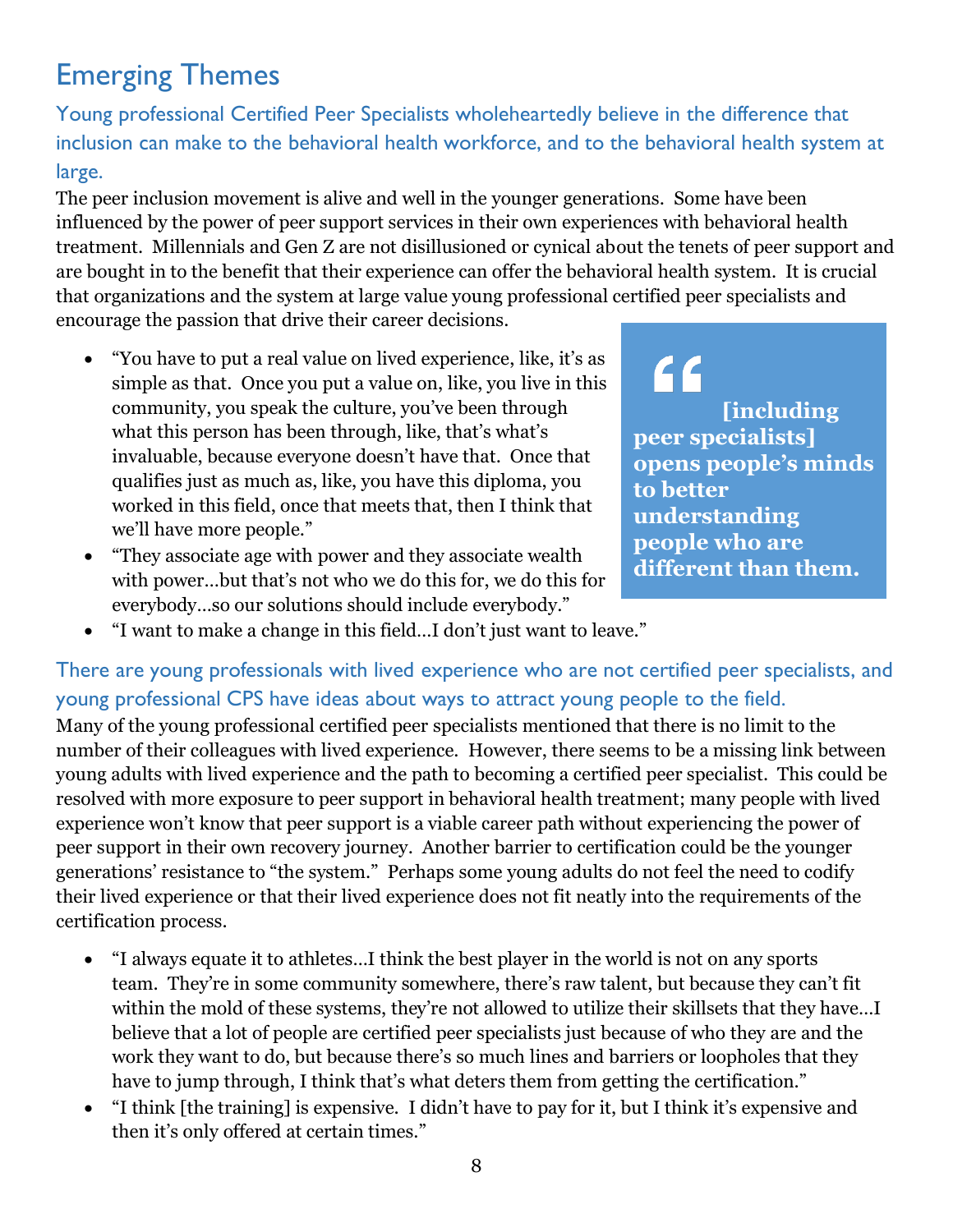• "The barriers that keep them other people from going in, I think it's just inferiority, I think it's a complexity of like language, I think it's like, you just don't know what you don't know. You need mentors to help guide individuals to help guide individuals into receiving these different certifications to feel like they are valued in those fields."

## Young professional Certified Peer Specialists want to ascend in the workforce, but there are significant barriers to their success.

The young professional certified peer specialists described several barriers to growing professionally in the peer role. Primarily, there was a lack of roles that align with peer support interests beyond direct services. Many spoke about the challenges of speaking two languages: the professional language that is required to be successful in the workforce, and the language of plain, everyday speech. Some attributed this language barrier to the inability to ascend in the workforce. Many peers may already be organically engaged in some type of peer support work, but don't know how to translate the skills that come naturally to the skills described on the certification application or in job descriptions.

## "

**I've been learning that everything that I've been doing there's like formal like language around and I'm like 'wait, that's what that's called?!?' Like not even knowing that I was already doing some of the work that people put into a course load to make a degree out of.**

## **Language barriers:**

o "I'm gonna get my doctor degree…I want to go get the language and then go speak it to the people that don't understand that language, like, uh, dissecting it and breaking it down so that way it's like hey, this is what this means, you already got this like you know this, this is a part of your experience…"

o "I feel way better in a warehouse than I do in [my current job]. I went through a struggle when I first started [my current job] because I felt incompetent, I didn't know some of the words I didn't know some of the language, I just didn't know so much and I felt like…I should quit. I was showing up everyday, but I just felt like I just didn't belong and I felt incompetent to be there…I was in a whole new world."

"I challenge myself on motivational interviewing in different 'languages' and translate blue collar to white collar sometimes or manipulate my words to reach the person in front of me."

Additionally, jobs that require some level of higher education present barriers to peer specialists' professional growth. Particularly for young professionals who may enter into the peer workforce at much younger ages than other peer specialists, degree requirements present a significant challenge. One young professional certified peer specialist was able to complete their bachelor's degree while working as a CPS, but this was only possible with a ton of support from their parents and their job. Many CPS will not have that level of support or these opportunities to complete higher education to ascend in the field. A key component to the peer movement is valuing lived experience equally to traditional credentials.

When someone with lived experience has the degree to ascend to higher paying roles, the roles for peer support exist very minimally. As young professionals aim for positions beyond the traditional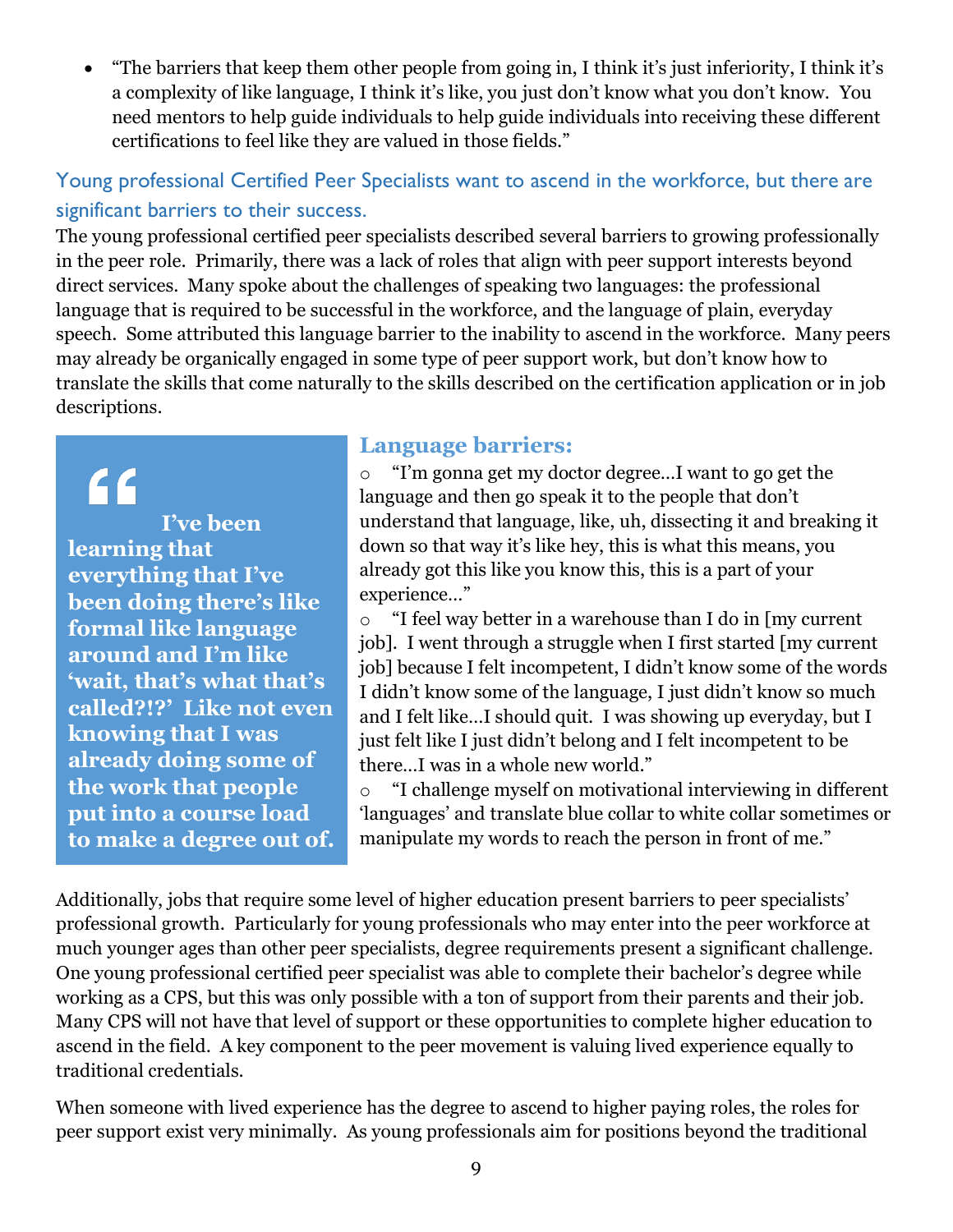peer support role, they tend to lose the title and the responsibility of peer support itself. Peers should be able to work in diverse settings with diverse roles without becoming tokenized or sidelined.

## • **Degree requirements:**

- o "You need to have certain credentials for them to even consider you."
- o "I feel like I have to get a degree like I don't know if I can advance my career with just my peer specialist certification, like, I still feel like I need that degree to validate my experience"
- o "I know this sounds like I'm putting myself down, but I don't know why my current job hired me…because it did say that you needed to have a degree, and I just applied anyways and I think what they were trying to do is find younger people…and I'm really glad that they took that chance on me because it helped me think well, maybe I can do more things that I thought…I don't know that every peer specialist sort of sees these opportunities."
- o "How do you find something…a job that would value your credential when it doesn't list it?"

Being eager to ascend in the workforce, young professional certified peer specialists generally say yes to any opportunity that presents itself. Younger generations have been conditioned to accept unpaid opportunities for the non-monetary benefits: exposure to leadership, work ethic and reputation, networking, etc. However, these benefits do not necessarily lead to paid opportunities, and, frankly, do not keep food on the table. Millennials were the generation hardest hit by the economic downturn of the pandemic, according to a report by the Pew Research Center. 35% of adults 18-29, and 30% of adults 30-39, say they, or someone in their household, have been laid off or lost a job during the pandemic. Because individuals with mental health challenges are frequently unemployed or underemployed, it is critical to compensate young professional certified peer specialists appropriately, especially for voluntary work that is completed outside of their day-to-day responsibilities. Compensating young adult certified peer specialist for participation on boards, advisory committees, or speaking engagement demonstrates their value to the behavioral health system.

## • **Voluntary opportunities that are not compensated**

o "I think it feels so out of scope of what you actually do that you don't even consider it being a legit skill set. Like if people have to remind me all the time…make sure you're getting paid your worth like don't just lend yourself…like, you can do it, but make sure they're compensating you for it. I forget how valuable it is and people will treat you like that too."

## The field lacks clear career options or career pathways for young professional Certified Peer Specialists.

Generally, the field of peer support is fairly limited in career options. This is a particular concern for young professional certified peer specialists who are entering the field at a much earlier stage in their careers than others. Young professionals have the enthusiasm and the dedication to build their career and "climb the ladder," but certified peer specialists are typically relegated to direct support roles. When there are positions that young professional certified peer specialists are interested in and qualified for, they often don't include the CPS credential in the job description and some peers won't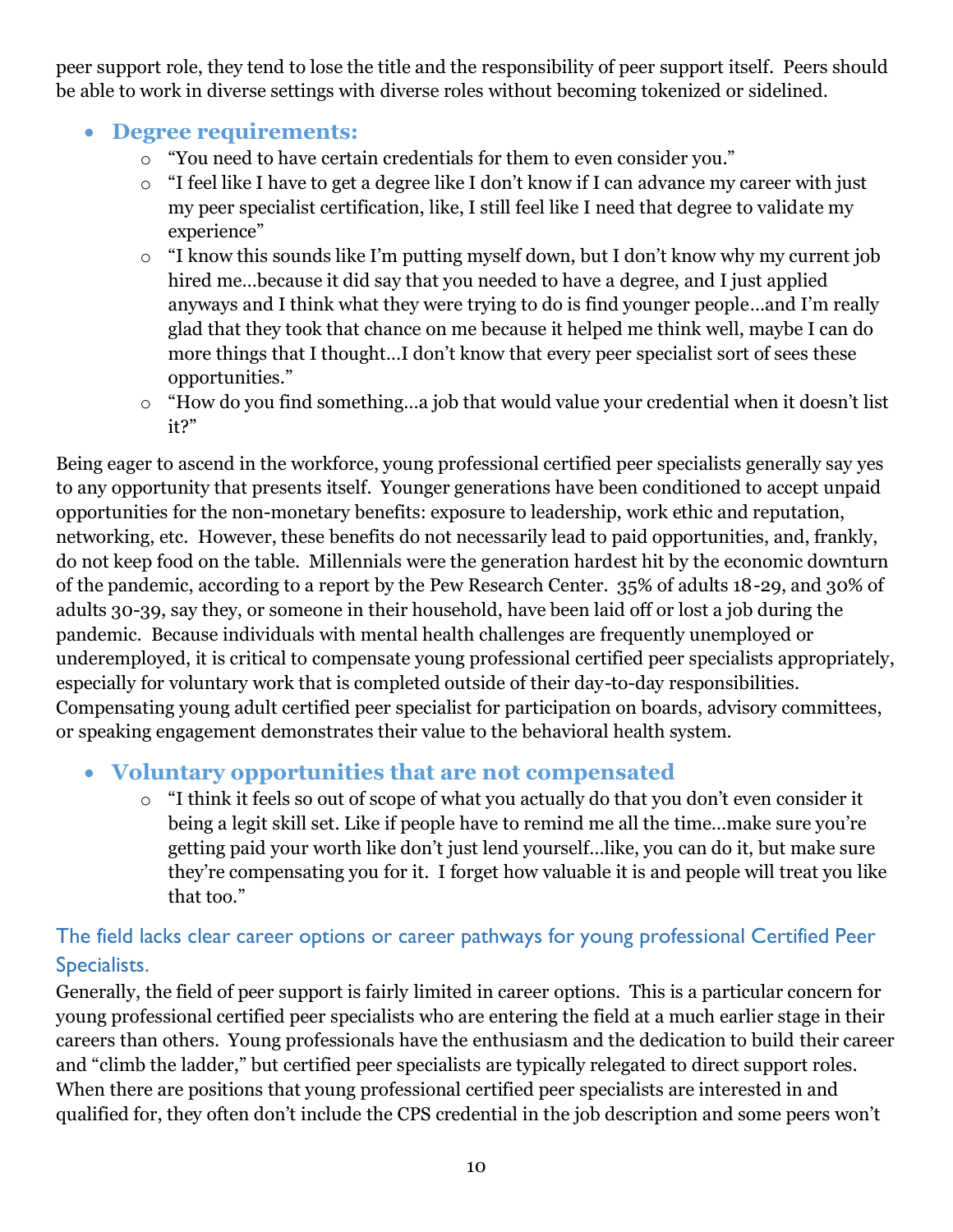believe they are qualified. Another barrier to career pathways is the degree requirements described previously.

- "My supervisor is a formal peer specialist, and he's a good example of someone who was able to advance, but, like, where do you go beyond that? Directors, you are usually required to have at least a graduate degree. A lot of peers don't have degrees for many reasons…I think this degree thing is kind of limiting…it invalidates the lived experience."
- "I do feel kind of torn because the reason I got into all this is because I, you know, like the experience of directly helping people…but I think that this kind of stuff is where my brain may be better suited because I'm always, even in the direct support levels, I'm always thinking about policy. You think, well, things should just be set up differently…and it feels helpless when you're not able to do much."

 $66$ **There needs to be a career trajectory for peer specialists. I am afraid we're going to lose all of our good people.**

In addition to a lack of career pathways for young professional certified peer specialists, there is a lack of training and professional development opportunities. Because most peers are confined to direct support roles, there are not a lot of opportunities to attend trainings or conferences outside of the billable service hours. Young professional certified peer specialists are dedicated professionals willing to work towards their career goals, but many are not afforded the opportunity in their roles.

- "As far as I understand it a lot of the fault is with the funding structure of Medicaid...the way that Medicaid compensates is basically just like the quantity of units that face-to-face time that the peer specialist spends with the person."
- "I would like to see more opportunity for training and professional development for the peer workers. And again, come up against this thing of like well Medicaid requires continuing education hours per year…employers are reluctant to allow peer workers to go take a training because that is time that has been taken away from producing billable units so they're like, 'we cannot afford to send them.'"
- "…Learning and growing and doing your job…I think it would help us do our jobs better if we had more training."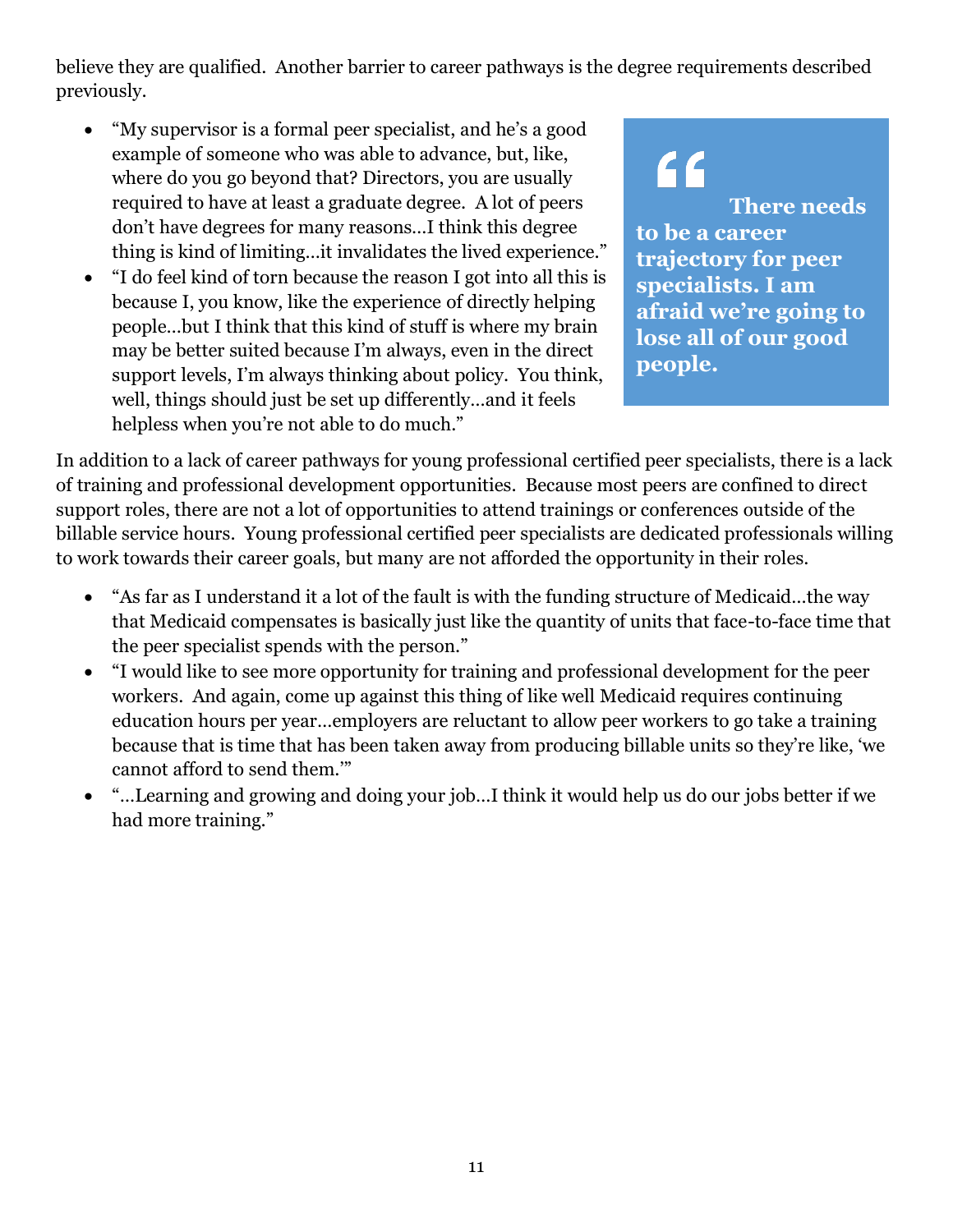Young professional Certified Peer Specialists report feeling supported by at least one mentor, supervisor, or colleague, but aren't sure if this is the case for everyone.

## "

**Another CPS inspired me to be a CPS. It seemed so cool. And right now the question I get a lot is, how do you do what you do and what do I have to do to do that?**

Each young professional certified peer specialist that participated in the development of this report had at least one colleague that supported them in their career. These relationships happened naturally, through work or school or developed through their own experience in treatment. Some of these colleagues help to overcome the aforementioned language barriers, translating lived experience into the duties listed on a job description. Some pushed the young professionals to translate their experiences into the certification and reminded them of the value of their experiences. However, these relationships that helped them ascend are not guaranteed, and there is great concern that other young professionals do not have the same support in navigating their careers.

- "I know, like, other models for like empowering young people…is like having supportive adults, right? So I think in my case, that is the reason that I'm here is that, like people who were older and did have more power and positions like wanted to not only like include me but like help me advance. Instead of expecting me to come in there and already have the degrees and the skills and stuff, they were like, no we value you for your ideas and experiences."
- "[My mentor] was a good hand-holder when it came to like hey you're doing this already, don't let this opportunity slip by you, because you're what this health system needs but like when you hear the PhDs, you hear the masters you hear all of these different things it kind of scares you off and you're like oh no I don't have that "training" training that competes with a doctor and it's like nah, some of these things are just as valuable if not more because you can communicate and relate to the individual."
- "I would have never went for [my current job] if [my mentor] didn't tell me…if I just would of seen if on the job board I just would of skimmed over it. If I just seen it on Indeed I wouldn't ever applied for it. I'm like oh I don't got the degree or I don't got

## $66$

**[My mentor] had to go through it and say no, you're doing this, you're doing X, Y, and Z, this is this. And I'm like, oh, I didn't know that and so she had to help me identify the work I was doing and it correlated to what they were asking.**

this, like, they probably want this type of person…and so it systematically deters people that could probably fit the mold or could be molded into the individual that they're looking for."

• "I think it feels so out of scope of what you actually do that you don't even consider it being a legit skill set. Like if people have to remind me all the time…make sure you're getting paid your worth like don't just lend yourself…like, you can do it, but make sure they're compensating you for it. I forget how valuable it is and people will treat you like that too."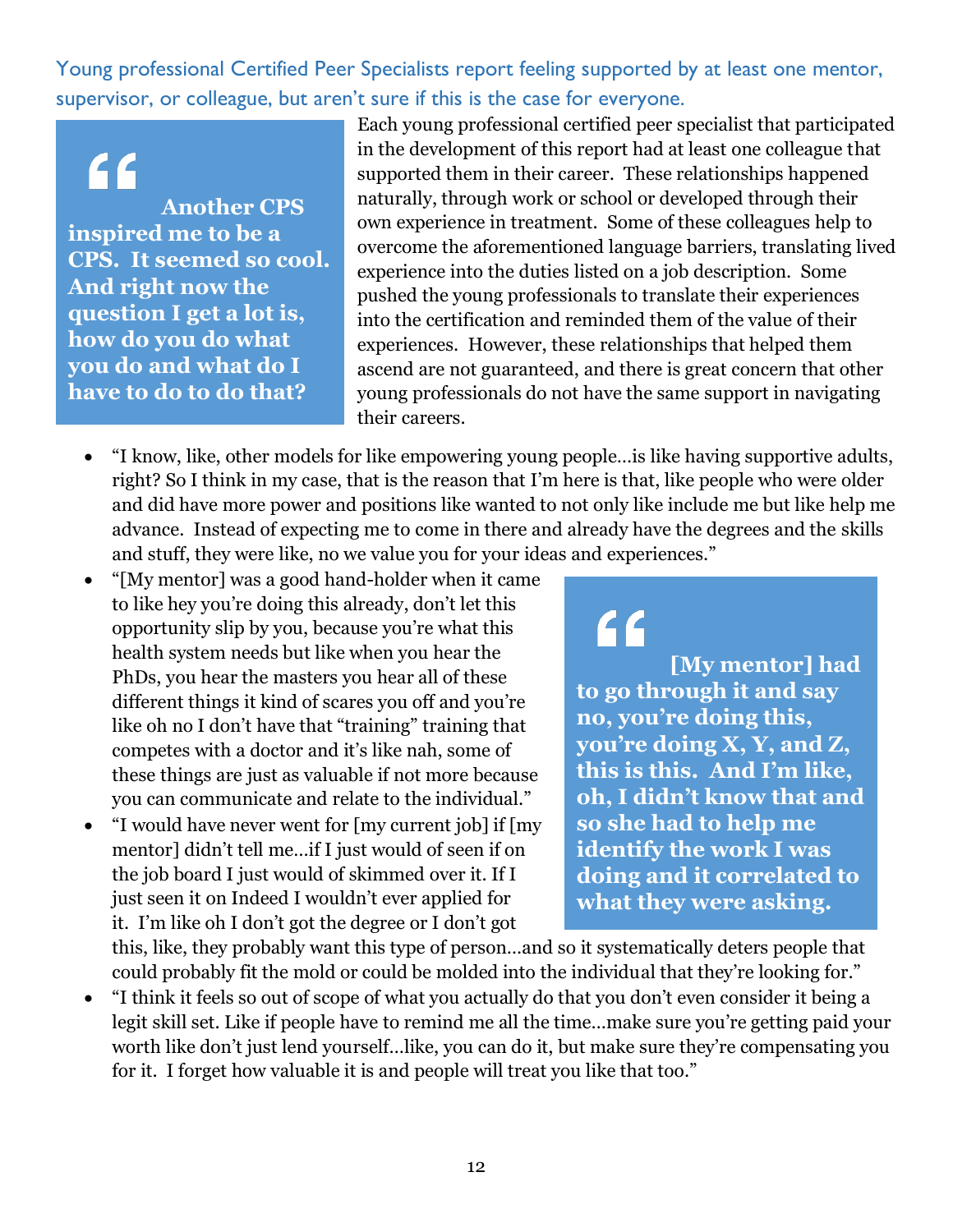• "In my first job, there were things that I didn't enjoy about it, but the one things was that they cared about my career and they were like look, this is just a stepping stone, nobody stays here, we will help you advance, just not there because it doesn't exist."

## Young professional Certified Peer Specialists want change faster than agencies or institutions can provide.

Younger generations grew up with the internet and are accustomed to having information readily available to them at the push of a button. Social media trends change daily, and it is important for large institutions to stay relevant, reach younger audiences, and adapt to the pace of younger generations. Half of millennials plan to start their own business in the next three years and are eager to be their own bosses. The entrepreneurial spirit of younger generations is due in part to a resistance to navigating bureaucracy and hierarchy. Young professional certified peer specialists may not feel engaged in their programs or in the system as whole and will seek opportunities to leave if they can be financially secure and develop their own path that avoids archaic structures.

## "

**I think the biggest struggle is [the organization] not being nimble enough…like being nimble to be able to like, let's try something different than what we normally try and I think that will always be a big fight…I get it, it's nothing against no big organization…but it's the reason why the taxi company didn't see Uber coming.**

• "I would imagine that might be why young people leave…maybe they don't find opportunities for creating, you know, maybe they want to create change and do things in new ways."

• "As millennials we used to taking a picture and putting it up within two seconds and not like having to go to a board of directors to get approval for that and so I think that is one of the many challenges."

• "You know, we're millennials like, if it ain't moving and I don't see it then you gotta go and I'm moving. I keep so many different opportunities open because I don't want to be stagnant."

• "I was there since October and our Instagram just got up in July. Like we getting ready to put some stuff up on Instagram now and I'm like, 'what took so long?!?!'"

• "A lot of young people don't want to stop at one thing and stay there forever."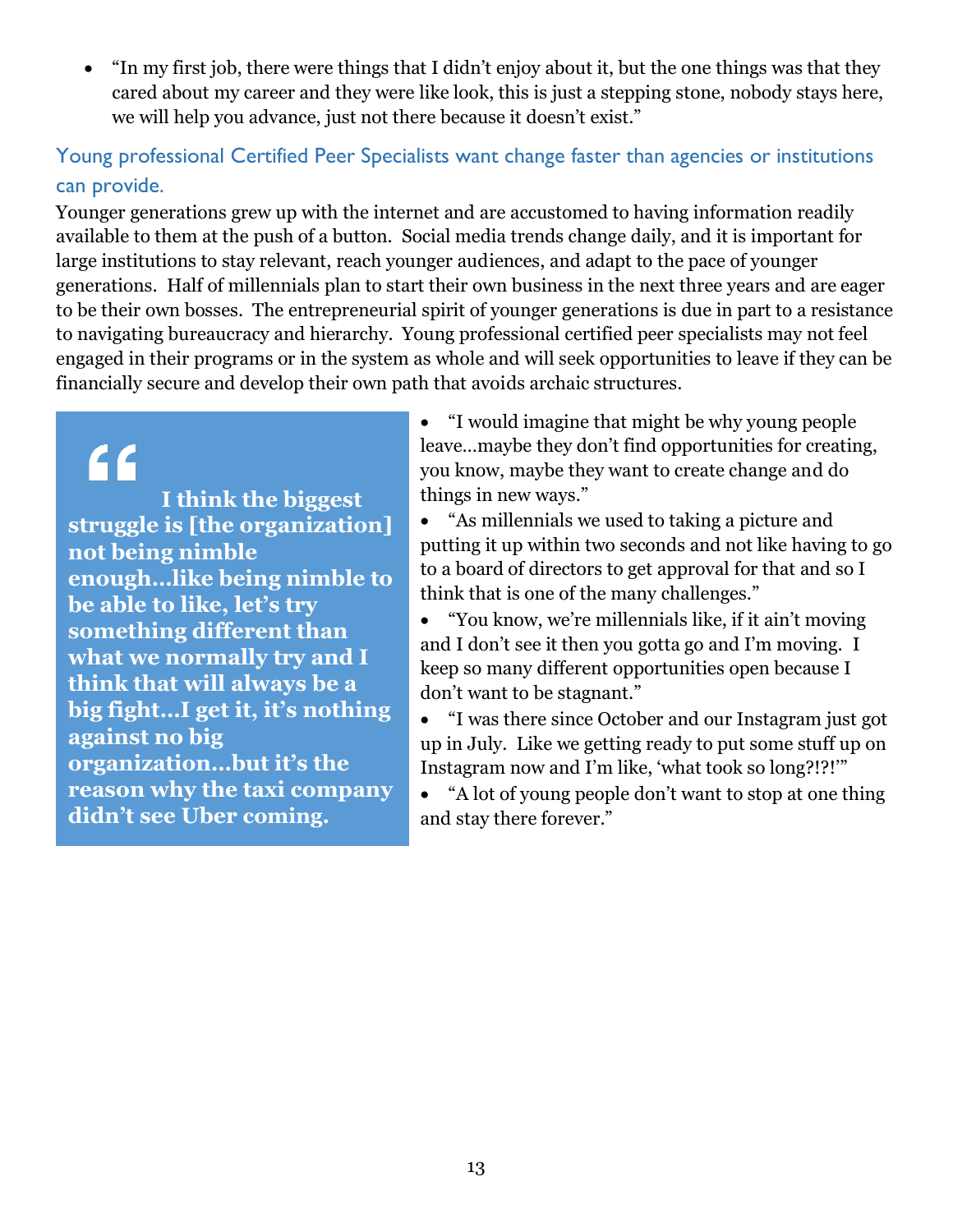## Recommendations

## As an individual, you can…

## **Develop mentoring relationships with young professional Certified Peer Specialists:**

Many of the folks interviewed cited one or two role models or mentors in their life who pushed them to further their career. These individuals helped to transcend the language barriers discussed and encouraged confidence in young professionals' experiences and expertise. You can help to translate confusing job descriptions or applications into plain language and inspire confidence among emerging leaders.

### **Provide additional professional development opportunities for young professional Certified Peer Specialists:**

Additional opportunities such as reviewing resumes, writing cover letters, learning networking skills, or how to conduct job searches are necessary for young adults starting out in their careers. Like mentoring relationships, these skills expand young professionals' ability to search for jobs that match their skillsets.

## As a program or agency, you can…

## **Examine career pathways within your organization:**

Young professionals are ready and willing to work hard and ascend in their careers. While the Millennial generation has received negative attention for job-hopping, organizations can attract and retain talent by providing opportunities to advance within the agency. Young adult CPSs must also be afforded the same opportunities to ascend in their careers.

## **Review job descriptions and job qualifications:**

Question your hiring processes to encourage the value of lived experience across the agency. Many young professionals with the CPS certification do not follow the traditional path to higher education. Consider framing job requirements or qualifications in a manner that reflect the value of lived experience:

• High school diploma and six years of experience OR college diploma and four years of experience OR master's degree and two years of experience.

## **Consider creative positions for peer support to offer its expertise:**

Peers should not be relegated to the lowest paid positions, and each peer brings a diverse skillset to your workforce. Including peer support in creative or "non-traditional" roles, for example, your agency's Human Resources functions or Quality Improvement processes, can bring unique perspectives to the work. As an agency, you can create innovative positions for peers beyond traditional peer support roles. Consider roles such as "peer advocacy consultant" or "director of peer support" that will allow pathways for peers to ascend within the agency while guiding the work from an informed perspective of lived experience.

## **Create opportunities for young professionals within your agency to connect and collaborate:**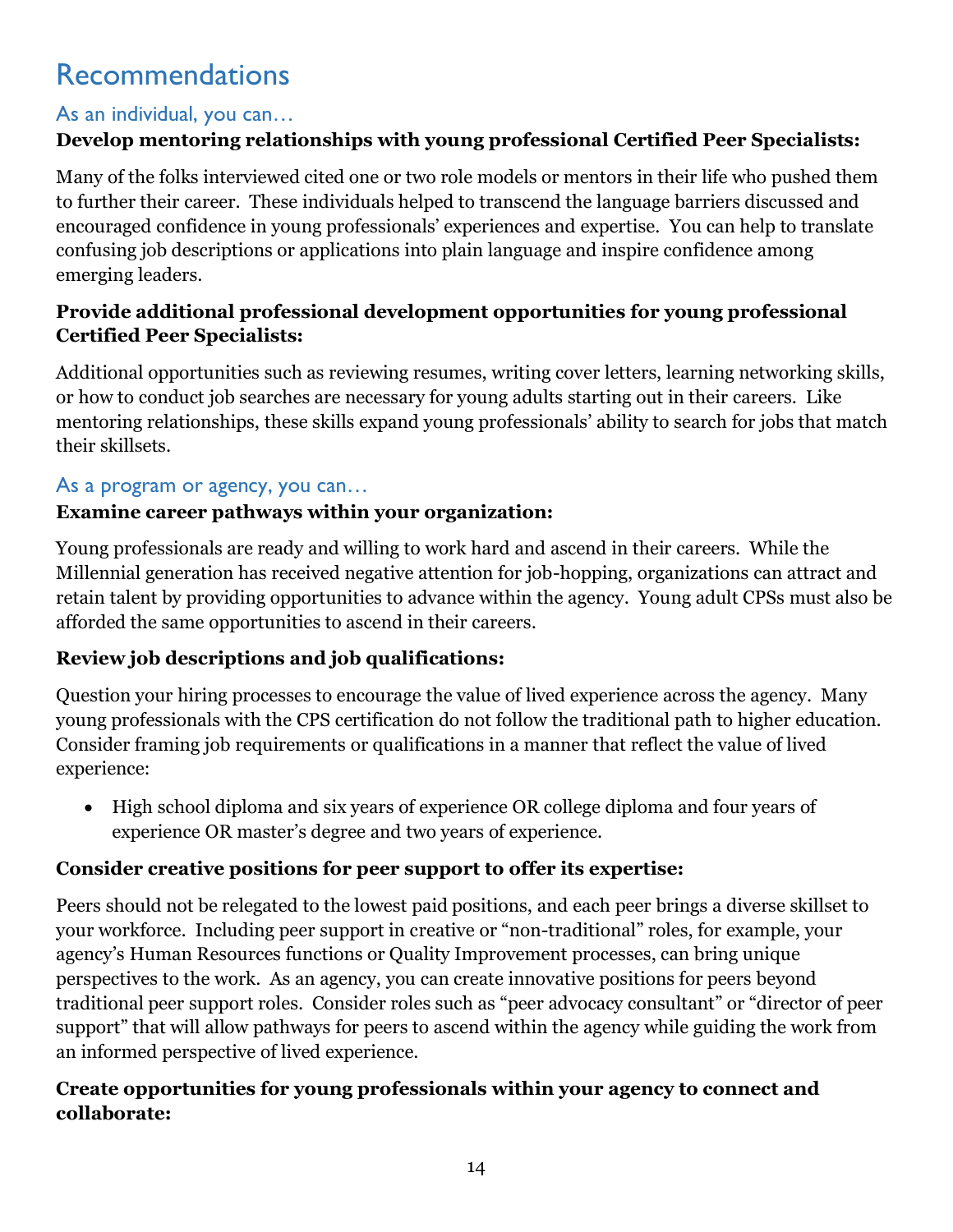Employee resources groups (ERG) or affinity groups are engaging resources for young professionals with shared experiences to connect with one another. These groups foster a diverse, inclusive workplace aligned with the organization's mission, vision, and values, and can increase employee engagement and retention. ERGs can be implemented at no cost to your agency and provide voluntary leadership opportunities to the young professionals that choose to participate.

#### **Consider your agency's board composition and leadership composition:**

Diversity is not limited to race/ethnicity and gender. Establishing leadership roles, whether on the board or in the agency, that are reserved for individuals with lived experience will create a culture of peer inclusion at your agency. This can provide mentoring opportunities for young professional peer specialists, or leadership opportunities for young professional peer specialists to serve on your board of directors.

### **Engage young professional certified peer specialists in your agency's social media strategy:**

Young professionals have A LOT of creative ideas and ways to engage with others via new and everchanging social media landscapes. Engaging with young professional peer specialists around your agency's social media strategy can provide valuable insights while also creating a leadership opportunity for the young professional.

## The behavioral health system can…

#### **Create opportunities for youth to advise the creation of documents, policies, and resources:**

One way to reach more young adults who are not trained as certified peer specialists is by engaging the young professional Certified Peer Specialists in communication strategies. Young professionals should be consulted and included on the creation of documents, reports, policies, and other resources that impact the peer support workforce and the behavioral health system at large. Inclusion can engage the next generation of peer support leadership to participate in the behavioral health system.

#### **Develop job opportunities for certified peer specialists that are not strictly fee-forservice roles:**

Inclusion of peers at every level of the behavioral health system is paramount to achieving a recoveryoriented system of care. Behavioral health systems can create positions that are policy-oriented or involved with program development that can be filled by peer specialists. Additionally, the behavioral health system can get creative about roles for CPS. Think about roles in Human Resources, quality improvement functions, or training and workforce development that can be driven by peer specialists.

## **Incentivize peer inclusion in speaking engagements, board appointments, advisory boards, etc.:**

Young professional peer specialists report many opportunities to serve on boards or committees, but these opportunities are almost always unpaid. Peer specialists deserve to be compensated for their time and expertise. The behavioral health system can incentivize peer inclusion through contracting opportunities, honorariums, and pay for performance programs.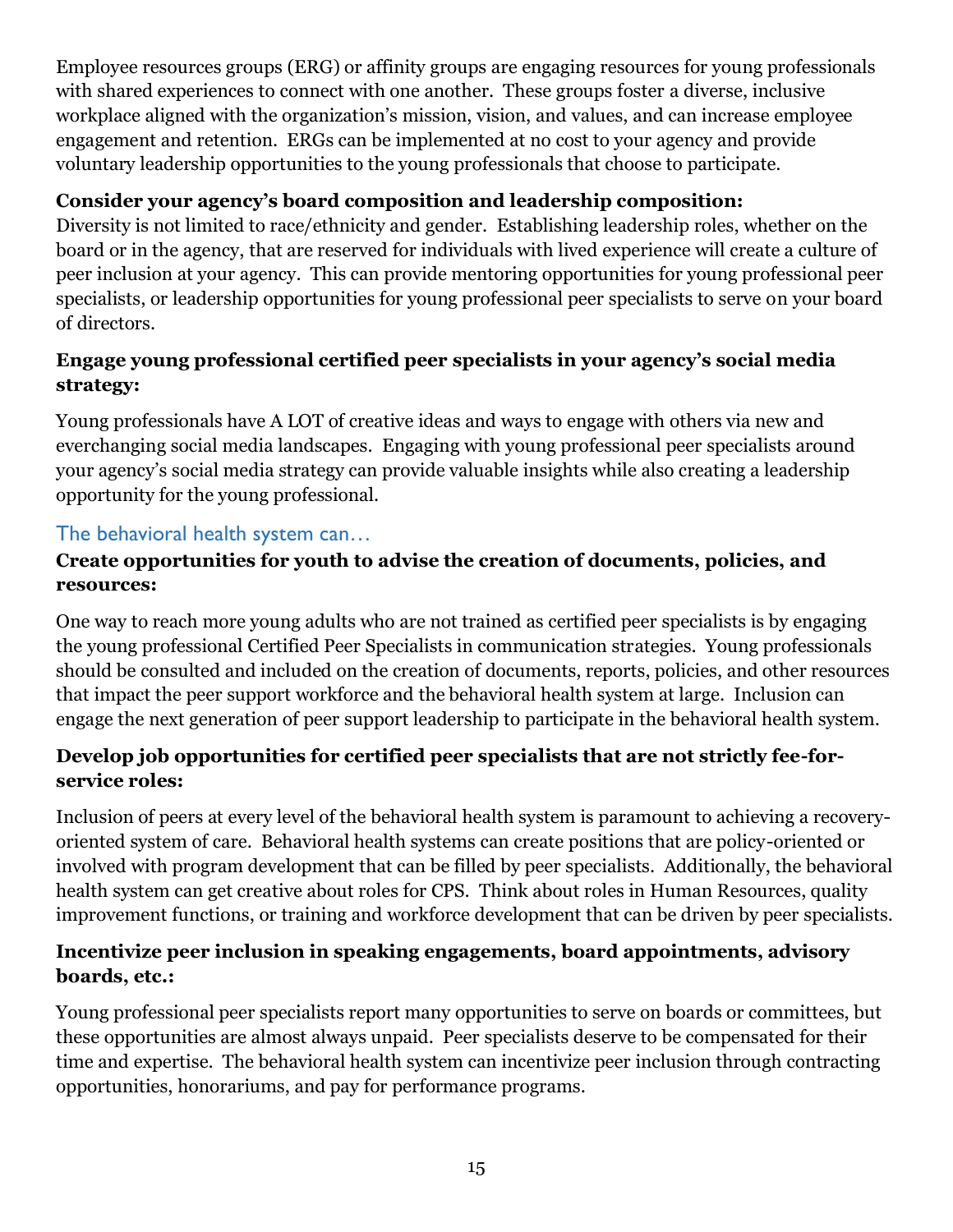## **Provide scholarships or grant opportunities for continuing education:**

The behavioral health system can administer grant opportunities to young professional certified peer specialists who serve the system for continuing education credits, the ability to attend conferences or lectures, and even tuition reimbursement for higher education. The goal should be to create career pathways for peers, and the behavioral health system must support peer specialists who are dedicated to our field. Local behavioral health systems could develop partnerships with area colleges and universities to subsidize the cost of higher education for peer specialists.

#### **Develop online peer support programs:**

The COVID-19 pandemic has forced us to re-imagine our world, including the way services are delivered in behavioral health settings. Behavioral health systems should support online peer support programs in conjunction with tele-behavioral health options. Peers can work alongside practitioners for outpatient services or help facilitate online psychoeducation groups or peer support groups. Online programming not only provides more accessible support to those receiving services but can also provide more flexibility and work options for Certified Peer Specialists that can meet the unique needs of individuals with mental health challenges.

## **Conclusion**

It is critical to invest in young professionals' career development throughout the behavioral health system, from the frontline to agency leadership to systems-level administration. This report is meant to provide you with strategies and recommendations for engaging the next generation of peer support leadership. Requests for training, technical assistance, or other inquiries related to this report should be directed to: [tucollab@temple.edu](mailto:tucollab@temple.edu)

## Helpful Resources

**[Creating Welcoming Mental Health Work Environments](http://tucollaborative.org/wp-content/uploads/2017/03/Creating-Welcoming-Mental-Health-Work-Environments.pdf)**

**[Five Tips for Starting an Employee Resource Group](https://coachdiversity.com/blog/five-tips-for-starting-an-employee-resource-group/)**

**[What your Youngest Employees Need Most Right Now](https://hbr.org/2020/06/what-your-youngest-employees-need-most-right-now)**

**[Building the Mentally Healthy Workplace: A Strategic Plan for Improving Employer](http://www.mhawisconsin.org/Data/Sites/1/media/documents/2018-documents/workplace-strategic-plan-2012.pdf)  [Mental Health Practices](http://www.mhawisconsin.org/Data/Sites/1/media/documents/2018-documents/workplace-strategic-plan-2012.pdf)**

**[DBHIDS Peer Support Toolkit](https://dbhids.org/wp-content/uploads/1970/01/PCCI_Peer-Support-Toolkit.pdf)**